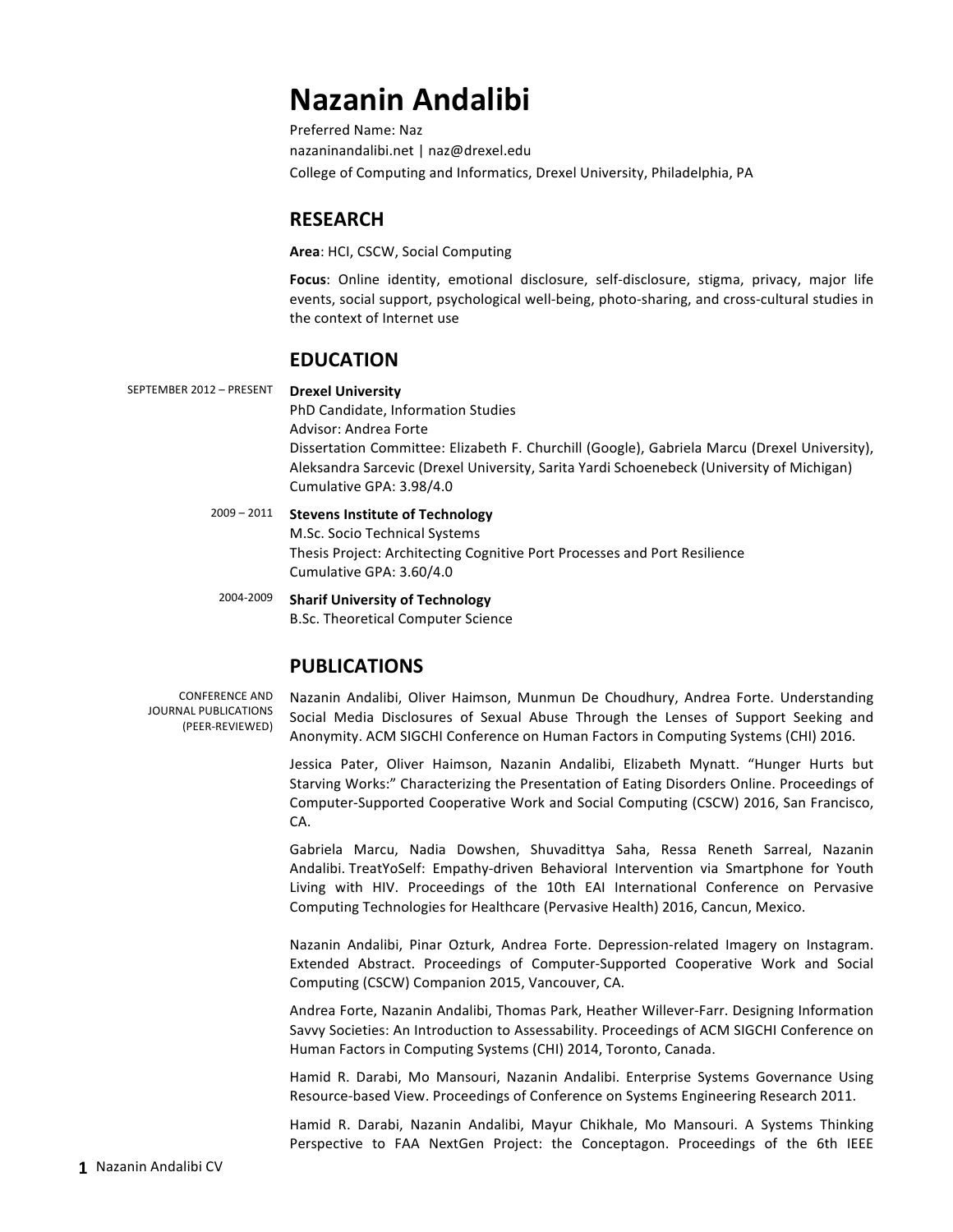International Conference on System of Systems Engineering 2011.

Ali Mostashari, Roshanak Nilchiani, Mayada Omer, Nazanin Andalibi, Babak Heydari. A Cognitive Process Architecture Framework for Secure and Resilient Seaport Operations. Marine Technology Society Journal 2011.

Hamid R. Darabi, Mo Mansouri, Nazanin Andalibi, Eileen Para. A Framework for Decision Making in Extended Enterprises: The FAA NextGen Case. Proceedings of the International Congress on Ultra Modern Telecommunications and Control Systems 2010.

WHITE PAPERS AND WORKSHOPS (LIGHTLY PEER-REVIEWED) Nazanin Andalibi, Andrea Forte. Social Computing Researchers, Vulnerability, and Peer Support. Position Paper. Ethical Encounters in HCI: Research in Sensitive and Complex Settings Workshop. CHI 2016. San Jose, CA.

> Oliver Haimson, Nazanin Andalibi. Anonymity, Pseudonymity, and Gender Categorization as Social Justice Issues in HCI. Position Paper. Exploring Social Justice, Design, and HCI Workshop. CHI 2016. San Jose, CA.

> Oliver Haimson, Nazanin Andalibi. Social Signaling on Facebook After Relationship Dissolution. Position Paper. Deceptive/Honest/Unreliable/Reliable? Unpacking Social Signaling Theory for Social Computing Systems Analysis and Design Workshop. CSCW 2016. San Francisco, CA.

> Nazanin Andalibi, Andrea Forte. Social Computing Researchers As Vulnerable Populations. Position paper. The Ethics for Studying Online Sociotechnical Systems in a Big Data World workshop. CSCW 2015. Vancouver, CA.

> Nazanin Andalibi, Andrea Forte. Rethinking Self-disclosure: Online and Offline. Position paper. Between the Lines: Reevaluating the Offline/Online Binary workshop. CHI 2015. Seoul, Korea.

> Nazanin Andalibi. Exploring Online Public Interactions Surrounding Mental Health: The Case of The National Suicide Prevention Lifeline's Facebook Page. Poster at the International Conference on Social Media and Society 2014, Toronto, Canada.

WORKSHOPS CO-ORGANIZED Casey Fiesler, Pamela Wisniewski, Jessica Pater, Nazanin Andalibi. Exploring Ethics and Obligations for Studying Digital Communities. GROUP 2016 (forthcoming).

> Daniel Herron, Nazanin Andalibi, Oliver Haimson, Wendy Moncur, Elise van den Hoven. HCI and Sensitive Life Experiences. NordiCHI 2016 (forthcoming).

INFORMALLY PUBLISHED WRITTEN **WORK** Nazanin Andalibi, Oliver Haimson. Revisiting the Online/Offline Binary: Conceptualizing Factors Influencing Self-disclosure. Published in Complicating the On/Offline Binary blog. June 14, 2015.

## **PROFESSIONAL AND RESEARCH EXPERIENCE**

April 2013 - PRESENT **Drexel University** Philadelphia, PA **College of Computing and Informatics** Graduate Research Assistant (with Andrea Forte) **Project: New Information Literacies** • Collect and analyze interview, survey, A/B test, behavioral, and participatory design data for projects related to quality assessment, citation behavior, and privacy behavior in participatory information sources such as Wikipedia • Supervise two undergraduate research assistants • Maintenance of human-subjects approval and ethics training March 2014 - PRESENT **Drexel University** Philadelphia, PA **College of Computing and Informatics** Lead Researcher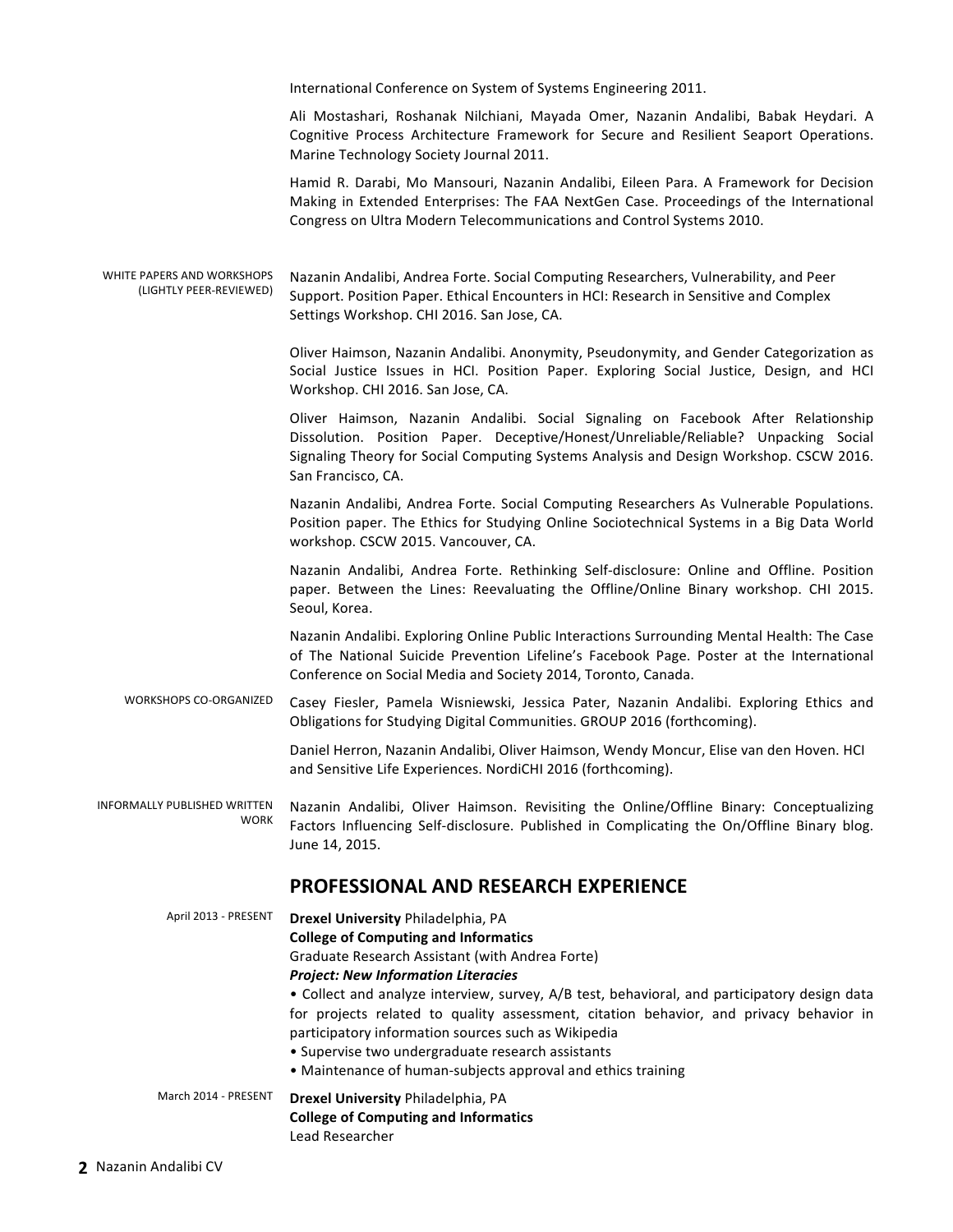|                             | <b>Project: Self-disclosures and Social Support on Social Media</b><br>• Study design and analyze reddit data, write up<br>• Study design, collect and analyze Instagram data, write up<br>• Maintenance of human-subjects approval and ethics training                                                                                                                                                                                                                                                                                                                                                                                                                                  |
|-----------------------------|------------------------------------------------------------------------------------------------------------------------------------------------------------------------------------------------------------------------------------------------------------------------------------------------------------------------------------------------------------------------------------------------------------------------------------------------------------------------------------------------------------------------------------------------------------------------------------------------------------------------------------------------------------------------------------------|
| Jan 2013 - April 2013       | Drexel University Philadelphia, PA<br><b>College of Computing and Informatics</b><br>Graduate Research Assistant (with Christopher Yang)<br><b>Project: Internet Use and Wellness</b><br>• Conducted a literature review on the influence of Internet use on mental wellbeing,<br>depression manifestations in online behavior, online health support communities, and<br>depression assessment from a psychological perspective                                                                                                                                                                                                                                                         |
| Sep 2012 - Jan 2013         | Drexel University Philadelphia, PA<br><b>College of Computing and Informatics</b><br>Teaching Assistant (with Maureen Kinkela)<br><b>Course: Foundations of Software</b><br>• Co-administered Python labs with the instructor, held regular office hours, and graded<br>assignments                                                                                                                                                                                                                                                                                                                                                                                                      |
| Sep 2009 - June 2011        | Stevens Institute of Technology Hoboken, NJ<br><b>School of Systems and Enterprises</b><br>Graduate Research Assistant (with Ali Mostashari)<br>Project: Architecting Cognitive Port Processes and Port Resilience<br>• Developed a model for key performance and environmental parameters for seaports<br>. Developed a model for Information Sharing Architecture in cognitive seaports<br>• Applied the Cognitive Process Architecture Framework (CPAF) to seaport operation<br>scenarios<br>Project: Decision-making and Governance of Complex Socio-technical<br><b>Systems</b><br>. Developed governance models and applied systems thinking methods to the FAA NextGen<br>Project |
| Sep 2005 - Jan 2006         | Sharif University of Technology Tehran, Iran<br><b>Department of Mathematical and Computer Sciences</b><br>Teaching Assistant (with Navid Hamed Azimi)<br><b>Course: Introduction to Programming (JAVA)</b><br>. Held lab sessions and designed and graded assignments                                                                                                                                                                                                                                                                                                                                                                                                                   |
|                             | <b>OTHER RESEARCH ACTIVITIES</b>                                                                                                                                                                                                                                                                                                                                                                                                                                                                                                                                                                                                                                                         |
| <b>WORKSHOPS - ATTENDEE</b> | Ethical Encounters in HCI: Research in Sensitive and Complex Settings Workshop. CHI<br>2016. San Jose, CA                                                                                                                                                                                                                                                                                                                                                                                                                                                                                                                                                                                |
|                             | Exploring Social Justice, Design, and HCI Workshop. CHI 2016. San Jose, CA                                                                                                                                                                                                                                                                                                                                                                                                                                                                                                                                                                                                               |
|                             | Culture Analytics and User Experience Design Workshop. IPAM (Institute for Pure &<br>Applied Mathematics) Program on Culture Analytics 2016, Los Angeles, CA                                                                                                                                                                                                                                                                                                                                                                                                                                                                                                                             |
|                             | Unpacking Social Signaling Theory for Social Computing Systems Analysis and Design<br>Workshop. CSCW 2016. San Francisco, CA                                                                                                                                                                                                                                                                                                                                                                                                                                                                                                                                                             |
|                             | Between the Lines: Reevaluating the Online/Offline Binary Workshop. CHI 2015. Seoul,<br>Korea                                                                                                                                                                                                                                                                                                                                                                                                                                                                                                                                                                                            |

Ethics for Studying Sociotechnical Systems in a Big Data World. CSCW 2015, Vancouver, Canada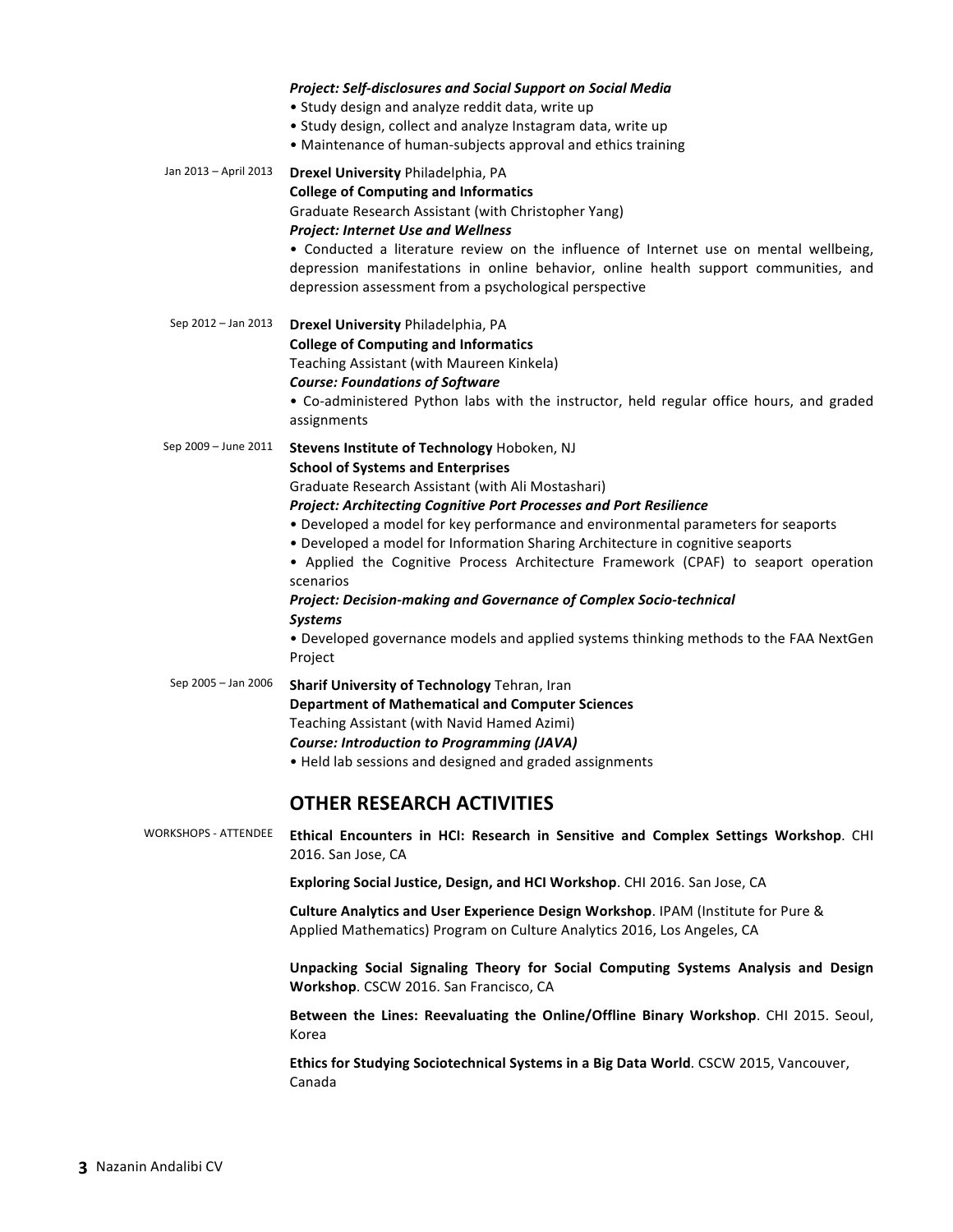## **MEDIA COVERAGE**

Survivors of sexual abuse find support in online anonymity. By T. Pederson. PsychCentral.com. February 24, 2016.

How male rape survivors are finding help online: Researchers find that men use throwaway Reddit accounts to disclose sexual abuse  $-$  some for the very first time. By T. Clark-Flory and L. Cullen. *Vocativ.com*. February 24, 2016.

Sexual assault survivors, especially men, find refuge in online anonymity: Drexel study examines anonymous posts about abuse on Reddit. By S. Lurye. *PhillyVoice.com*. February 24, 2016.

## **HONORS and AWARDS**

- 2016 Phoebe W. Haas Endowed Doctoral Fellowship
- 2016 Travel grant to attend CHI 2016, College of Computing and Informatics, Drexel University
- 2016 Invitation and travel grant to attend the Culture Analytics and User Experience Design Workshop, Institute for Pure & Applied Mathematics at UCLA (IPAM) Program on Culture Analytics
- 2016 Travel award to attend the INSNA Sunbelt Conference, Graduate College at Drexel University
- 2015 Travel grant to attend CSCW 2015, College of Computing and Informatics, Drexel University
- 2014 Travel grant to attend Social Media & Society Conference, College of Computing and Informatics, Drexel University
- 2014 Travel Grant to attend CHI 2014, College of Computing and Informatics, Drexel University
- 2014 Travel Grant to attend GHC 2014, Drexel University
- 2014 Invitation & travel grant to attend CRA-W, Computing Research Association
- 2013 Invitation & travel grant to attend CRA-W, Computing Research Association
- 2013 Phoebe W. Haas Endowed Doctoral Fellowship

## **SKILLS**

- METHODS: Survey, interview, diary, participant observation, think aloud, participatory design, photo elicitation, textual content analysis, visual content analysis, experimental design
	- TOOLS: MySQL, MAMP, SPSS, NodeXL, Gephi, Atlas. ti, LIWC
- MODELING: Vensim, Systemitool, AnyLogic
- FAMILIAR WITH: Python, Java, R, C++, Matlab, Mathematica

## **PRESENTATIONS – NON ARCHIEVAL**

- 2016 Sensitive Self-disclosures, Responses, and Social Support on Instagram, XXXVI Sunbelt Conference of the International Network for Social Network Analysis (INSNA), Newport Beach, CA
- 2016 Sensitive Disclosures on Social Media and Research Ethics in Complex Settings, Invited talk for the Social Aspects of Information Systems (INFO 215) class, College of Computing and